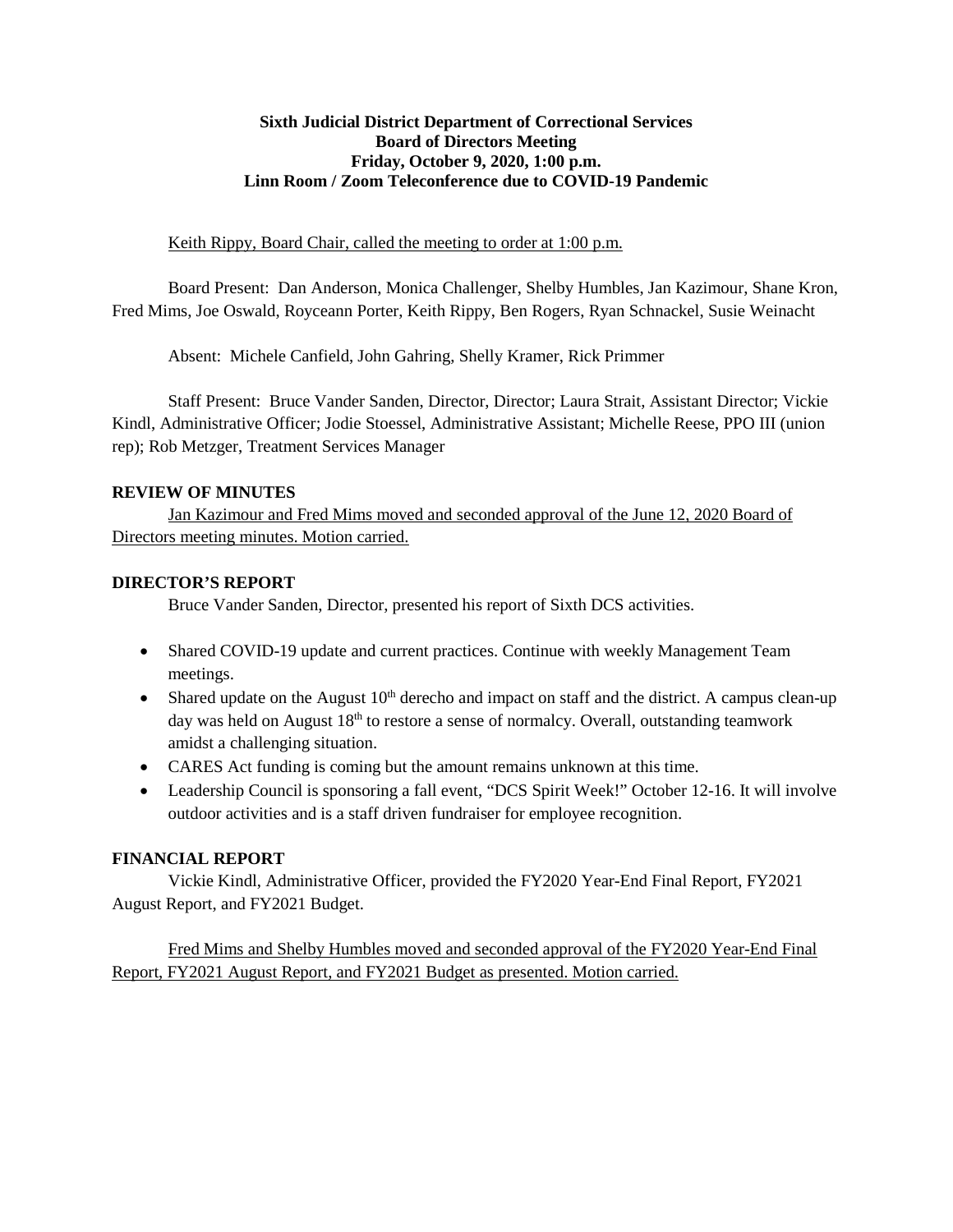## **BOARD OF DIRECTORS MEETING MINUTES**

**October 9, 2020 – Page 2**

## **ADVISORY COMMITTEE REPORTS**

- Southern (suspended until further notice)
- Northern (suspended until further notice)
- Client Services (suspended until further notice)
- Law Enforcement (suspended until further notice)
- Cultural Competency (last meeting on 9/10/20) Reviewed *Governor's FOCUS Committee on Criminal Justice Report* and *IDOC's Racial Disparity Report* and the district's written response. Actively seeking additional members.

## **BOARD BUSINESS**

- 1. FY2021 budget approval *(see* FINANCIAL REPORT*)*
- 2. FY2021 Grant Writer contract ratification Fred Mims and Susie Weinacht moved and seconded to ratify the contract. Motion carried.
- 3. Policy review
	- a. 025-20 Reduction in Force modify
	- b. 029-20 Employee Assistance update
	- c. 074-20 Volunteer Time Off ratification
	- d. 167-20 Death of Offender update
	- e. 2010-20 HRU Fitness Room + Forms NEW
	- f. 2371-20 ANCHOR Death of Resident NEW
	- g. 2543-20 GRHC/HH/LANC Death of Resident NEW

Joe Oswald and Jan Kazimour moved and seconded to approve the above listed policies.

Motion carried.

- 4. Out-of-state travel/training
	- a. Heidi Schroeder (Hillsboro, MO)

Shelby Humbles and Monica Challenger moved and seconded to retroactively approve outof-state travel/training.

5. Director's Evaluation

Monica Challenger, Fred Mims, and Royceann Porter volunteered to serve on a

subcommittee to oversee the process of the director's evaluation.

- 6. Other
	- a. Legislative Night The in-person meeting has been canceled due to COVID. A packet will be assembled, including the annual report, and sent to legislatures.
	- b. Set next Board meeting (December 11th or January 8th / 15th) It was determined that the next meeting will take place on January  $15<sup>th</sup>$ , 2021 at 1:00 p.m.

## **PUBLIC COMMENTS**

Michelle Reese (union rep) highlighted that the flexibility to telework is appreciated and that the VTO was a huge morale booster. MT meeting minutes are being posted and the transparency and openness is appreciated. Exploration of reduced work hours for staff is being discussed.